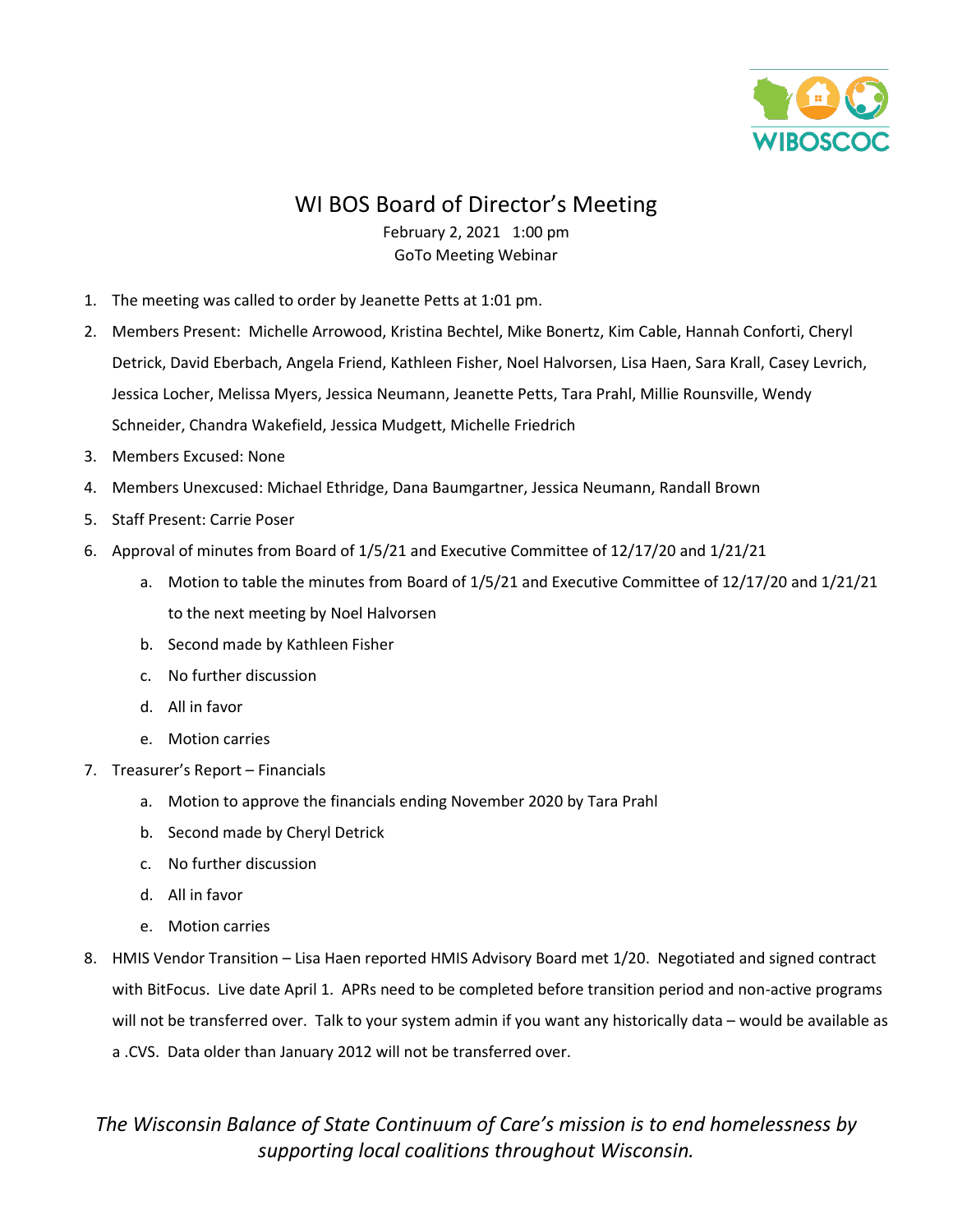

- 9. Strategic Plan Challenge 1
	- a. BOS will develop guidelines/policies and disseminate to local coalitions to adopt as not all local coalitions have the ability to create policies.
	- b. Jeanette will prepare a resolution for March meeting to create a committee on Diversity & Inclusion that will be chaired by Kim Cable. This committee will assist with creation of guidelines/policies to assist with many of the strategies from Challenge 1.
	- c. Carrie filled out the Challenge 1 Word Document on the screen; the document went over the strategy, who is responsible and goal timeframe for completion.
- 10. Resolution #2021-01 Lived Experience Compensation Policy Task Force
	- a. Motion to approve Resolution #2021-01 Lived Experience Compensation Policy Task Force by Dave Eberbach
	- b. Second made by Lisa Haen
	- c. No further discussion
	- d. All in favor
	- e. Motion carries
- 11. Director Update Carrie
	- a. Shared about her normal monthly meetings she participates in.
	- b. EFS 6 has met 4 times. Vaccine was approved for congregate living. Look for more information soon.
	- c. Meetings with other COCs about Medicaid amendment.
	- d. Attended an EFSP set aside board meeting.
	- e. Submitted 8 pages of comments for the Hand in the Home Plan. Meeting with Mike Basford to talk about her comments and thoughts on the structure.
	- f. Setting up more training cohorts for the motivational interviewing and trauma trainings.
	- g. PIT date turnaround will be tight this year due to HMIS transition.
	- h. Working with DHS on non-COVID homeless issues. Need examples to share with them. Also working with them on the CCS residency requirement some communities have.
	- i. Navigating the COC renewal process for 2020. Also preparing for the 2021 application period which may be released in May 2021.

## *The Wisconsin Balance of State Continuum of Care's mission is to end homelessness by supporting local coalitions throughout Wisconsin.*